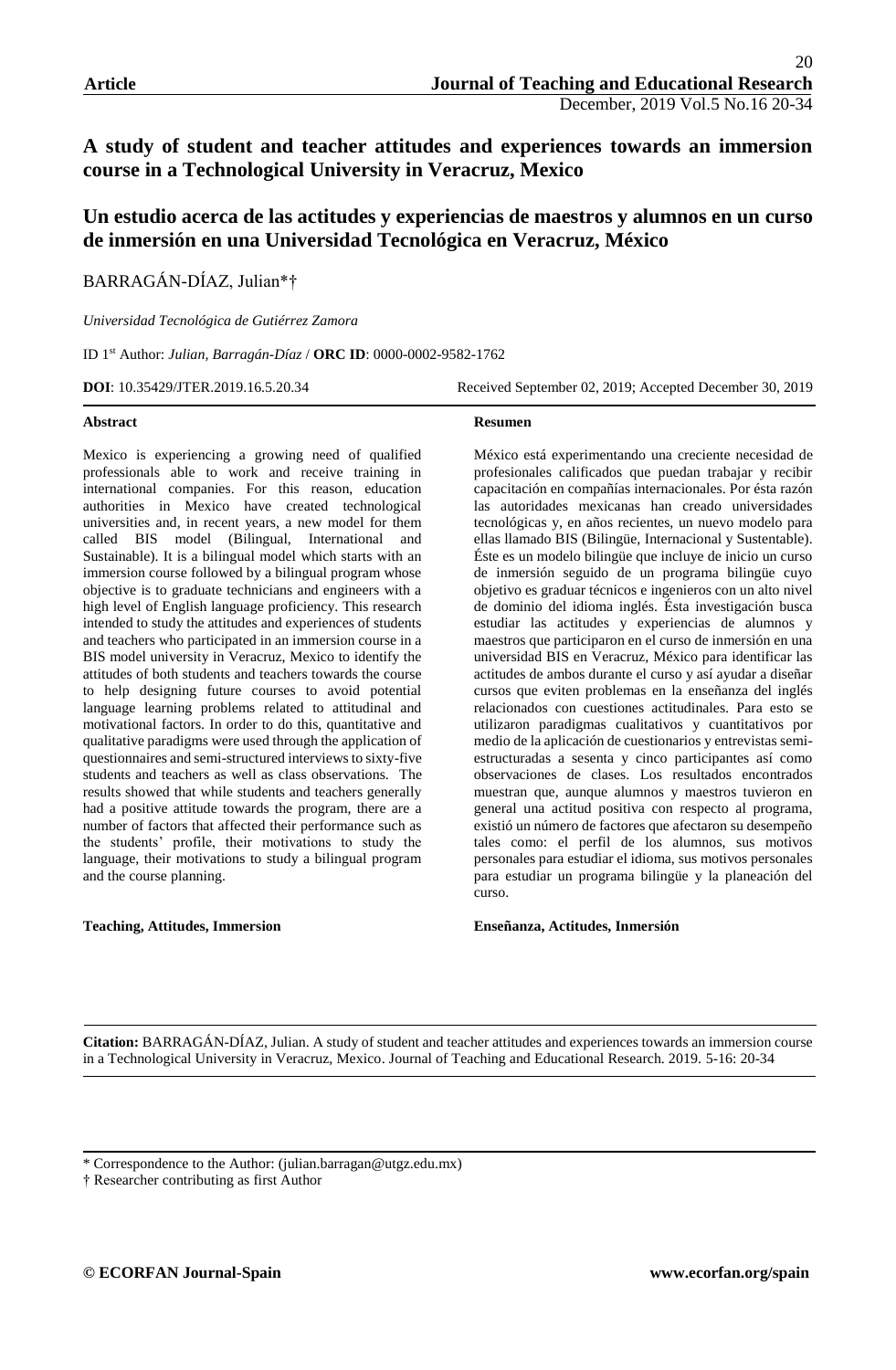# **Introduction**

The need to provide the working sector with qualified labor able to communicate with workers from other nationalities has led the government of Mexico to implement programs for the teaching of English from elementary school to high school. Unfortunately, these efforts have not been successful enough to develop the communicative skills of the students since, as in the case of the place where the researcher works, most of the students that start undergraduate programs have an A1 or A2 level according to the Common European Framework of Reference (CEFR). After completing high school Mexican students have different options to start undergraduate programs.

One of the options that have gained relevance is the subsystem of Technological Universities across Mexico. This type of Universities bear a resemblance to colleges around the world since they offer technical and engineering degrees aimed at satisfying the needs of the companies in the area in which each university is located. In later years changes have been made to the format of delivering some courses of the already established programs, these changes are related to the implementation of bilingual education and immersion courses inside the curriculum; this new model of Technological Universities is called BIS (Bilingual, International and Sustainable).

The objectives of these new types of programs are communicated to students and often touched in discussions and it is common to hear comments from some students feeling stressed about reaching the level required to start the bilingual program (level A2). This situation raised my interest on studying which aspects come into play when students are learning English in an immersion program to form their attitudes towards learning as well as the teacher's perspectives on such phenomenon. The researcher considers this is important to my community since doing a research of the attitudes and experiences of the participants in an immersion program can be helpful when designing new courses that take into consideration the specific context of this university. The researcher has worked in this University for some years and has observed a pattern of low interest from the students to learn a second language which may have been a factor that affected some of these students' grades.

However, the new bilingual model is more demanding and creates a situation that may turn difficult for students with negative attitudes toward learning English because it can represent an obstacle between them and their goals of studying in a bilingual university. It was the purpose of this study to identify the attitudes of both students and teachers towards immersion programs, to study the experiences of both students and teachers in an immersion program from September 2016 to December 2016, and to help improving the design of future courses to avoid potential language learning problems related to attitudinal and motivational issues.

### **Immersion Programs**

Lyster (in Cammarata and Tedick, 2012:252) provides a definition of what immersion is, he definies as:

'a form of bilingual education that aims for additive bilingualism by providing students with a sheltered classroom environment in which they receive at least half of their subject-matter instruction through the medium of a language that they are learning as a second, foreign, heritage, or indigenous language. In addition, they receive some instruction through the medium of (the majority language) in the community.'

This definition constitutes the basis on which immersion programs are developed.

Immersion programs were originated in Canada in the 1960s when parents detected the need of their children for learning French due to the fact that the English-speaking community in Quebec noted this language was needed in a region which predominantly used French in their daily lives. Scholars of bilingualism at McGill University were reached by parents and worked in developing a new program which was characterized by the use of the target language as a means of instruction since the first day of school in kindergarden. It was planned first to focus on acquiring reading skills before introducing other subjects in later grades, in this way by grade 6 half the curriculum was taught in French and half was taught in English; this program was known as the St. Lambert experiment (Lambert & Tucker in Cammarata and Tedick, 2012) or the St. Lambert program.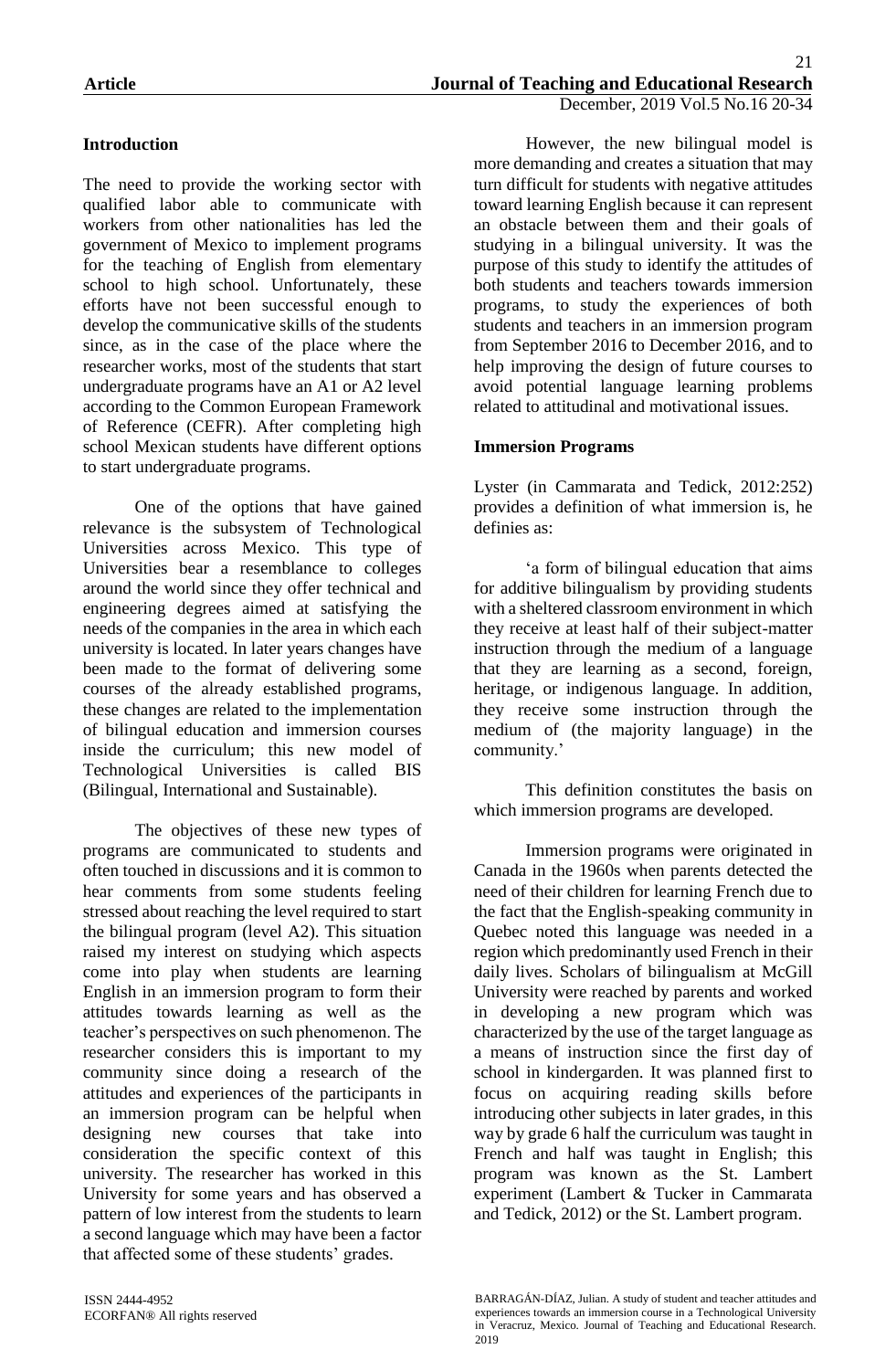According to studies on immersion education from the California State Department of Education (1984:11) the concept of immersion schooling was based on a fundamental premise:

*'… people learn a second (or third) language in the same way as they learn their first; that is, in contexts where they are exposed to it in its natural form and where they are socially motivated to communicate'*

These studies also point out differences between immersion programs and other two common types of instruction, by means of doing a comparison it is possible to have a clearer view of the nature of immersion programs. First, the difference between immersion programs and second language teaching programs is mentioned and it states that the objective of the first is the mastery of the subject matter and thus not much time is dedicated to language teaching since it becomes a responsibility of a language expert, not the professional who is teaching a subject not related to language teaching. Second, the difference between immersion programs and bilingual programs is that, in the first, bilingualism is achieved through two different channels, this is, each instructor serves as a 'monolingual instructional route' who never switches between language or uses any instructional material in both languages compared to an instructor from a bilingual program who is able to use special material for the purpose of learning contents in a second language or developing language skills.

It is pertinent to mention the core feature of immersion programs mentioned by Johnson and Swain in Cummins (2000):

- 1. The L2 is a medium of instruction
- 2. The immersion curriculum parallels the local L1 curriculum
- 3. Overt support exists for the L1
- 4. The program aims for additive bilingualism
- 5. Exposure to the L2 is largely confined to the classroom
- 6. Students enter with similar (and limited) levels of L2 proficiency
- 7. The teachers are bilingual
- 8. The classroom culture is that of the local L1 community

#### **Bilingualism and Bilingual Education**

As it was mentioned before, the objectives of Immersion programs are to help promote bilingualism and biliteracy. According to Bathia and Ritchie (2006:8) 'earlier definitions tended to restrict bilingualism to equal mastery of two languages, while later ones have allowed much greater variation in competence'. The authors also mention that, nowadays, all discussions related to his need to take into account both a specific context as well as specific purposes. Baker (2001) starts by stating the differences between bilingualism as 'an individual characteristic and bilingualism in a social group, region or country', this is, as an individual possession (individual bilingualism) or as a group possession (societal bilingualism).

The author mentions that although a person may be able to speak two languages it is common to use just one language in practice or that competence in one language is limited; for this reason it is important to establish the difference between language ability and language use, sometimes mentioned as the difference between degree and function.

Some other considerations to take into account relate to the classification of bilinguals such as the one suggested by Valdés and Figueroa in Baker (2001), he suggest that bilinguals are classified by:

- Age It plays a role when defining the type of bilingualism acquired: simultaneous, sequential or late. Simultaneous bilingualism occurs when two languages are learned at the same time such being the case of children parents with different languages. Sequential bilingualism refers to when a child learns the second language after learning much of his first and finally, late bilingualism is when an individual learns a second language after the age of 6 or 7 – Ability (incipient/receptive/productive).
- Balance of two languages.
- Development. Ascendant if second language is developing and recessive in case one language is decreasing).
- Contexts where each language is acquired and used (for instance home, school).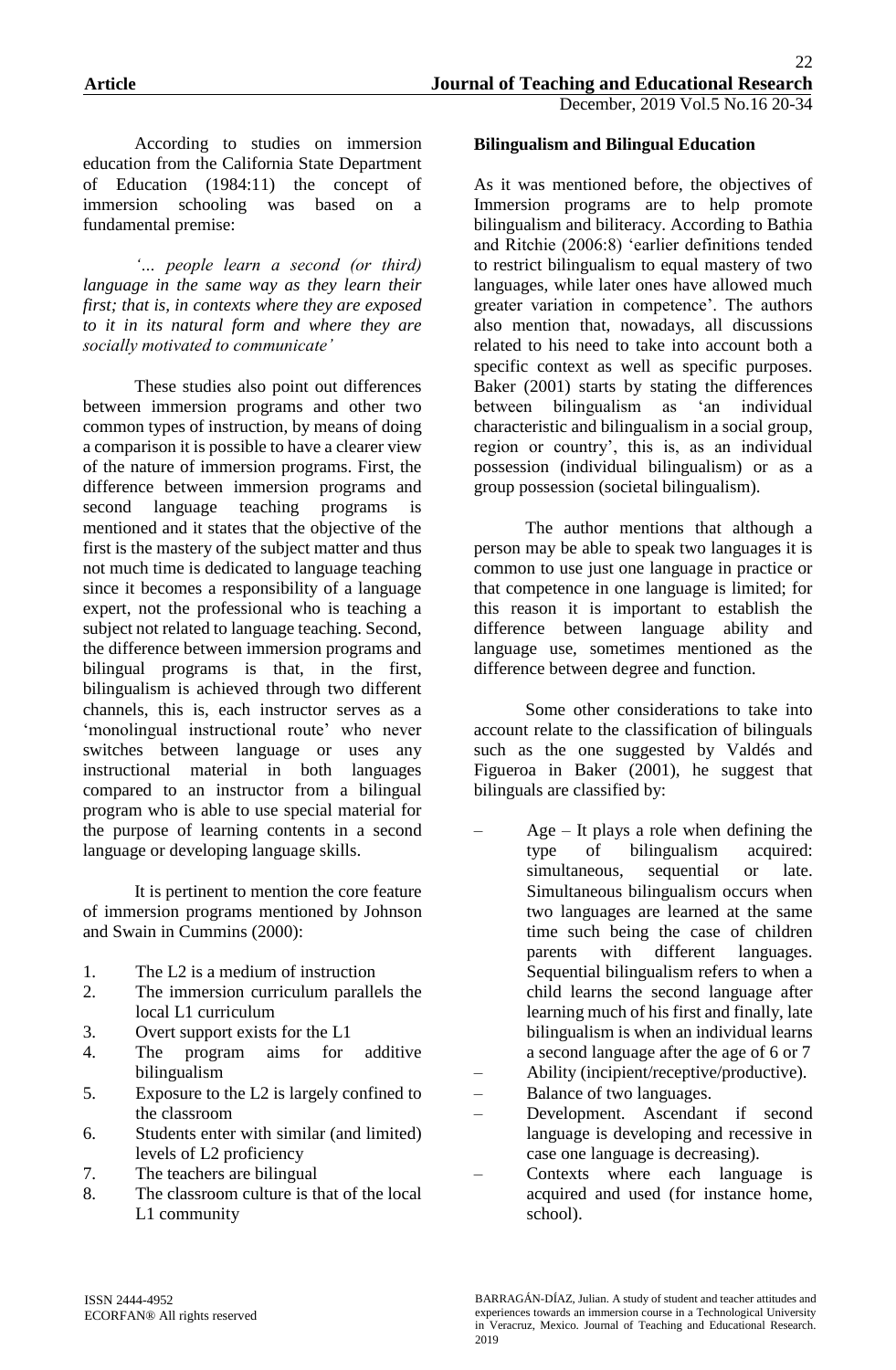- Circumstantial bilingualism (those individuals whose role in society requires them to learn a second language).
- – Elective bilingualism (those individuals who choose to learn a second language to satisfy certain needs).

One of the most important concepts in bilingual education is biliteracy which in the 1970s 'carried connotations of fluency and mastery of in the reading and writing of two or more languages' Hornberger in Vaish (2008). However, Hornberg gave her own definition stating that 'any and all instances in which communication occurs in two (or more) languages in or around writing'. In this sense it is important to point out the relation between biliteracy and some of the immersion programs discussed earlier as Cammarata and Tedick (2012) state: 'The principal aims of both Oneway and Two-way immersion programsare to promote additive bilingualism and biliteracy, academic achievement and cultural understanding.

These concepts are also mentioned by Baker (2001), he claims that the aim in language outcome of the immersion programs are bilingualism and biliteracy as well as achieving pluralism and enrichment of the society. Previous to this, Baker (in Roberts 1995) had classified the goals of bilingual education into national or societal goals, linguistic goals, and educational goals.

#### **Common European Framework of Reference**

The Common European Framework of Reference (CEFR) is a common basis developed by the Council of Europe to provide help in the elaboration of language syllabuses, curriculum guidelines, examinations, textbooks, etc. by means of describing what learners have to learn and do in order to communicate and act effectively (Council of Europe, 2001).

In order to help learners and users of languages six levels were developed: Breakthrough, Waystage, Threshold, Vantage, Effective Operational Proficiency and Mastery; these levels can be visualized into three broad levels that cover from Basic User, Independent User to Proficient User (Figure 1).



**Figure 1** Common reference levels

### **Attitudes in Language Learning**

Brown (2000) mentioned that attitudes are have their origins in early childhood and are an aspect of the development of cognition, thus are a result of two aspects, one being the parents' and peers' attitudes towards people who are 'different' and the other the interacting affective factors in the human experience. Brown also claimed that attitudes can have an impact on language learning; students benefit from positive attitudes opposite to negative attitudes which may lead to demotivation and, due to the lack of input and interaction, students could be unsuccessful when trying to attain proficiency. Also, Kara (2009) mentioned that some studies have investigated the effects of attitudes toward learning and have found that attitudes were 'more significant predictors of academic success rather than university entrance examinations'.

Attitudes and their relation to success is also mentioned by Kara in some studies whose results have shown that students who believe the contents seen in classes are relevant to their selfdevelopment and their future work harder; they are more willing to learn contents if the information is congruent with real life. Other aspects mentioned by Kara are that other results from researchers such as Tsai & Kuo who found that 'students' willingness to learn stemmed from a fear of getting low marks and that they defined learning as memorising information, preparing for tests, solving problems and calculating'.

This seems related to what Zainol (2012) is concerned about; he questions about some EFL students getting higher grades in English in spite of being examined under the same conditions. He states that Gardner in 1985 emphasized his concern about attitudes toward the target language and how these attitudes play a key role in motivating student to learn it affecting their performance in the language. It will be discussed later if this holds true for the participants of this study.

BARRAGÁN-DÍAZ, Julian. A study of student and teacher attitudes and experiences towards an immersion course in a Technological University in Veracruz, Mexico. Journal of Teaching and Educational Research. 2019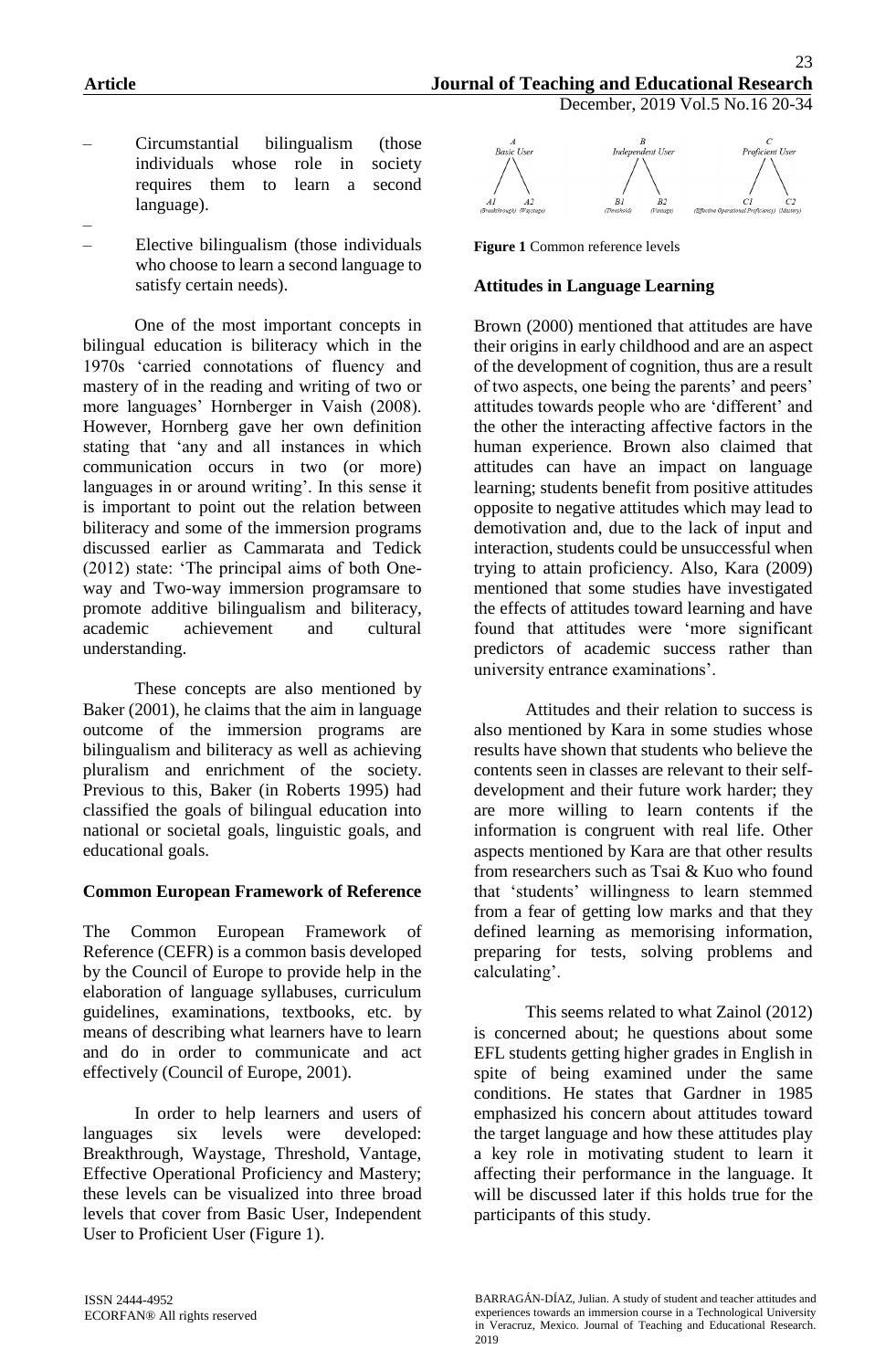Finally, Cook (2008) mentions there is a relation between the attitudes towards other cultures and how teaching can reinforce unfavorable images of L2 users. She states that coursebooks normally show only two types of language users: students or native speakers but do not include successful or famous L2 users. Cook considers this reflection important because changing people's attitudes is one of the goals of language teaching. Robert Gardner in Cook (2008) also mentions there is a close relation between attitudes and success in language learning in his view of L2 learning.

In his proposed socio-educational model, he explained how individual factors and general features of the society interact in L2 learning; he mentions that two of the components for learners' success are motivation and ability and mentions the two factors of motivation: a) attitudes to the language situation which refer to the teacher and the course and b) integrativeness which is a combination of factors about how the learner perceives the culture reflected in the second language; both of these factors can be found, according to Gardner, in the educational setting and cultural context within which the students are placed.

## **Methodology**

This research was conducted in the Technological University of Gutierrez Zamora, located in the southeastern state of Veracruz. In September 2016 the BIS (Bilingual, International and Sustainable) model was opened for those students interested in receiving professional bilingual education.

The participants in this study are sixtyfive students, they are young adults from 18 to 20 years old enrolled in the 525-hour English immersion course required to start the first trimester in the bilingual model of the university. Most of the students had previously studied English in public high schools where ESL contents cover topics from beginner to intermediate level, however it is common to observe that most students finish high school with a low level of English. Besides, their contact with the English language is limited due to a number of factors, one being the dominance of monolingual speakers in the zone and the difficulty to interact with native speakers.

Other is the location since the university operates in a small town 1 hour and 45 minutes away from the nearest city and, as a consequence, many students come from other small towns with limited access to mass media such as cinema or even Internet.

Having groups of students with these characteristics made necessary the application of a test to have information about their level of English at the beginning of the immersion course. Moreover, a small group of five English teachers who were teaching during the immersion course also participated, they are professionals with a BA in Language Teaching and some years of experience, however it was their first time teaching an immersion course for preparing students for a bilingual program.

Carrying out a research may involve working with two paradigms; quantitative and qualitative, and while the first is more oriented to the scientific tradition, it is the second which is reflective or experiential in nature (Davies & Hughes, 2014). There are many attempts at defining what qualitative research is, however it is not a definition what look for in this study but the characteristics that may help the researcher achieve the goals mentioned above. The objective of this research is not to obtain statistics or figures of grades or frequency of opinions at the end of the study, instead, it intends to have a better picture of the phenomena occurring in specific language classrooms in the university and hopefully identify new issues for further studies. Although a qualitative paradigm is used throughout the research, some procedures were used to gather quantitative data such as questionnaires and their analysis.

Prior the start of the immersion course, the institution required the students present an entrance exam to know the level of English proficiency they had. Such exam measured their level up to an A2 level. At the end of the course a final exam (also an A2 exam) was applied to have information about the progression of the students' English level. In this study such data will be used to have a clearer view of the students' context. Social research is not limited to the use of qualitative procedures, other techniques such as surveys provide quantitative data related to people's beliefs or opinions as in the case of written questionnaires or formal interviews which gather information on the backgrounds, behaviors, beliefs, or attitudes (Neuman 2014).

BARRAGÁN-DÍAZ, Julian. A study of student and teacher attitudes and experiences towards an immersion course in a Technological University in Veracruz, Mexico. Journal of Teaching and Educational Research. 2019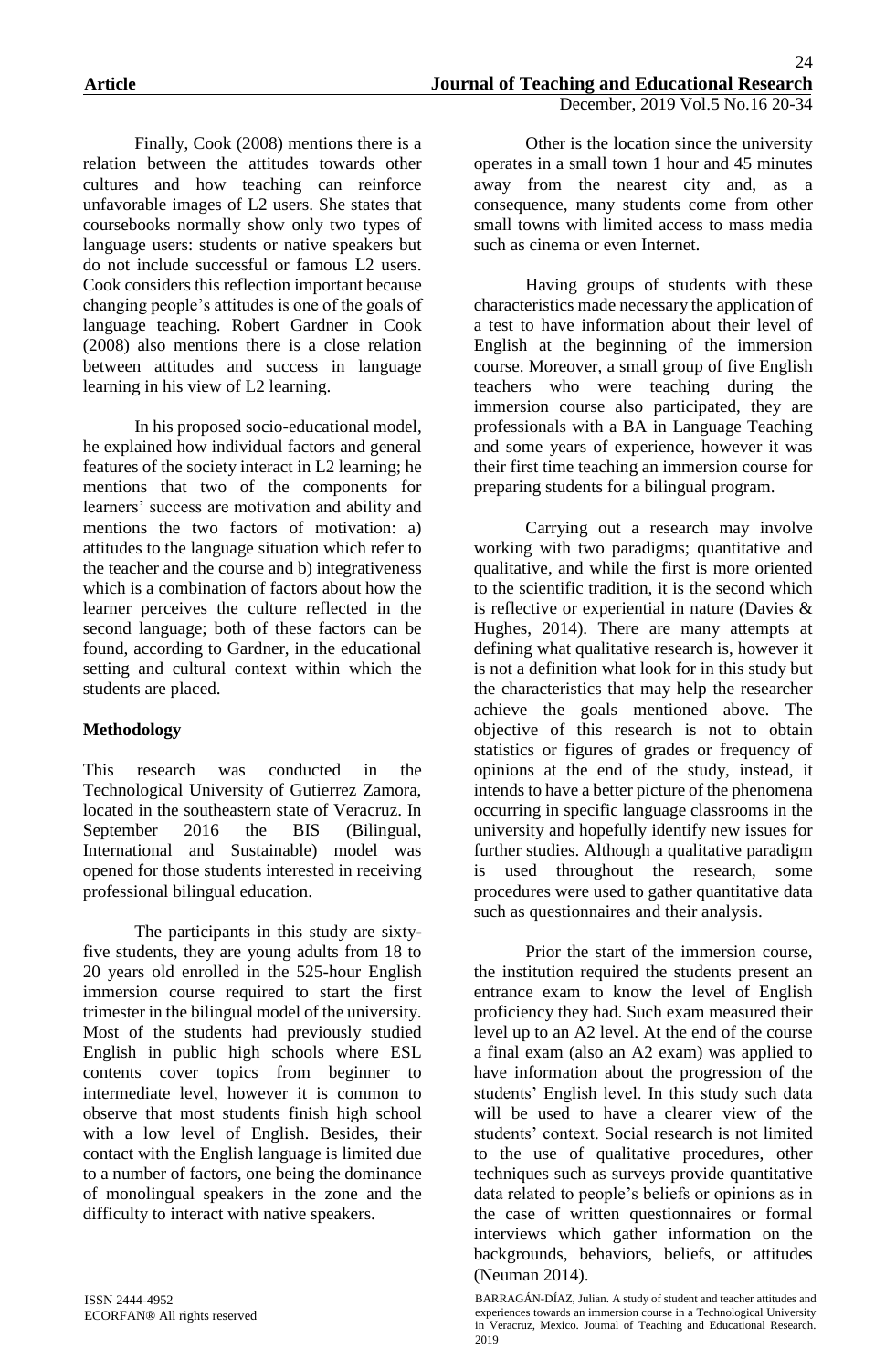For this reason, although this ethnographic research relies on a qualitative paradigm, a qualitative tool was used as the first tool to obtain data. The questionnaires followed a Likert scale format which is a common rating format for surveys to identify the underlying continuous variable that may show the respondents' opinions and attitudes (Allen & Seaman, 2007).

The first step taken to collect data was applying a ten-item, questionnaire which included nine multiple choice questions and one open question to sixty-five students.). These students belonged to one group of the Industrial Maintenance program, one from International Trade program and one from the Information Technologies program. This in order to have a sample of students from each program although the questionnaire was anonymous and did not ask the name of the program they belonged to for avoiding any potential risk of the students nor answering honestly if their identity was made public. In spite of being designed in English, the questionnaire was printed and distributed in Spanish due to the fact that the students do not possess an advanced level of English and this could limit their participation in the case some questions were not fully understood.

In order to complement the information obtained from the interviews, some interviews were conducted among students and teachers since through conversations the researcher can have access to what people hear, experience and how they feel about the world in their own words and it is useful in this study for the reason that Kvale (1996) states: 'the qualitative research interview attempts to understand the world from the subjects' points of view, to unfold the meaning of peoples' experiences, to uncover their loved world prior to scientific explanations'.

The format chosen for this study was semi-structured because it was based on the questionnaire previously answered with the purpose of obtaining more detailed information from the participants in their own words. After the initial questionnaire was answered a total of ten participants – five students and five teachers - were asked to volunteer to do an interview which was audio recorded to be analyzed later.

The researcher did not participate as a teacher or worked with the groups in any form during this stage, the first contact with the students was when the class observations, the application of questionnaires and interviews took place.

While gathering data through questionnaires and interviews gave the researcher information about how students and teachers experience the immersion program and their feelings towards it, the researcher considered it important to see the classwork to be able to match what was expressed individually to the group dynamics. Observation are commonly done using notepads, a laptop, audio recorders and in some cases, photographs, however, regardless of the tool chosen for collecting information the methodological model is the same, what is seen and heard has to be quickly recorded and organized in a way that makes sense to the researcher. It is important to be aware that by doing this the exercise becomes a personal interpretation and, as a consequence, there is the risk of introducing a powerful bias especially if the researcher has strong preconceptions (Davies and Hughes, 2014).

The purpose for doing observations was to validate and enrich the data obtained from the questionnaires and interviews and in order to obtain more data related to the attitudes of the students and teachers. In order to do this two classes of the immersion program for students who need to reach the level A2 were observed. The researcher did not participate in class during the observations.

## **Results**

Prior to the start of the immersion course all the students presented an entrance test to know their level of language proficiency and compare it to their level at the end of the program. Both exams applied are exams designed to measure language skills at an A2 level.

Although the results of the final exam show a tendency of students' improvement in the performance of an A2 exam these results are not 100% reliable since both the entrance exam and the final exam were different and elaborated by a different company. Some students mentioned this situation in their interviews as an element that contributed to a change in their attitude.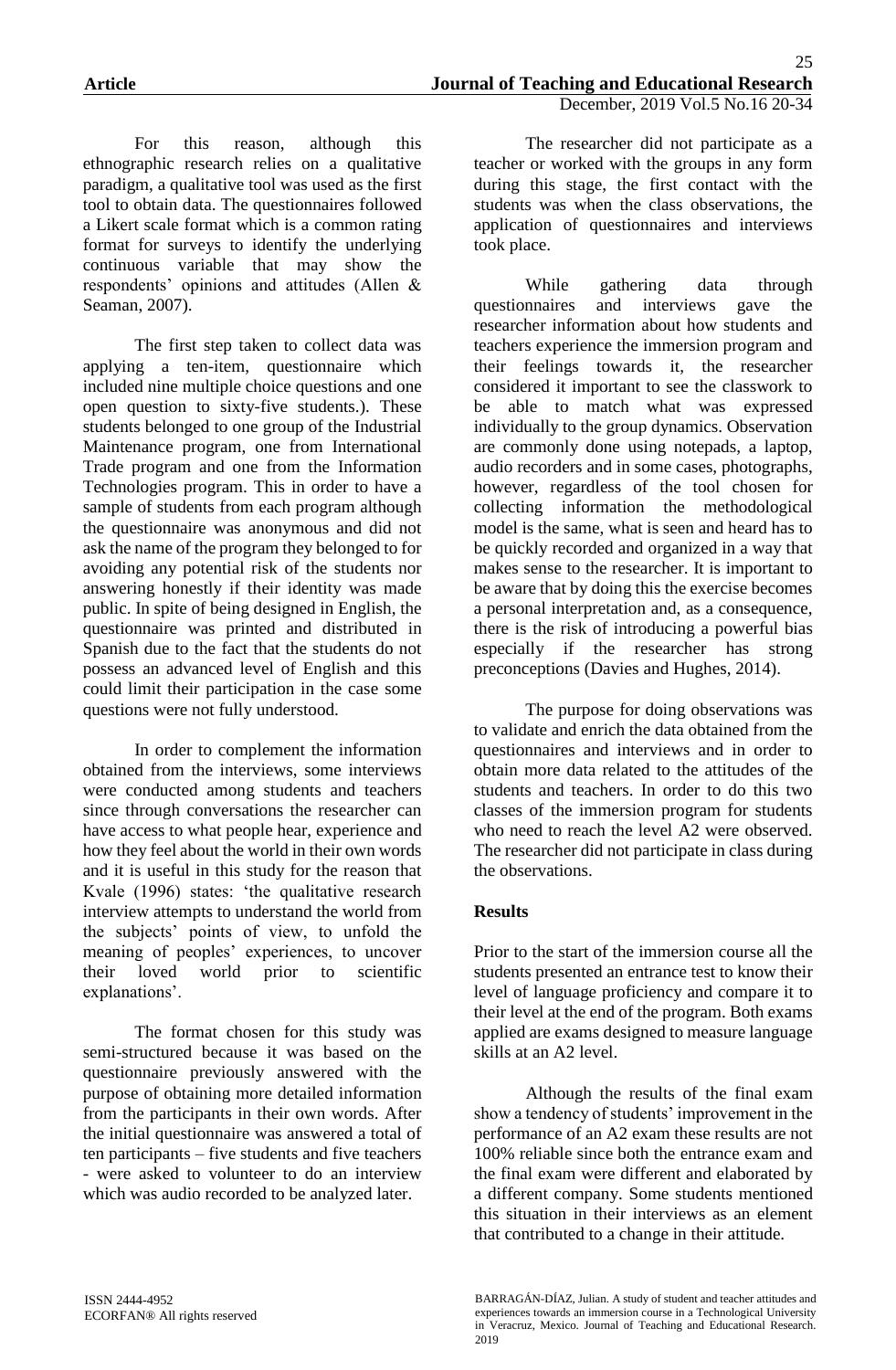It is important to note that not all students

elaborated on the reason for stating that their expectations did not change, however most of the students responded that they knew the

Questionnaire results are displayed below in two charts that include the answers grouped into a common idea (bar graph 1).

In the first chart, forty-six participants declared their expectations had changed and gave a number of reasons that are shown in bar graph 1; the reason mentioned the most was that English was necessary for their studies and future career plans as well as two other reasons such as that they are aware that they increased their knowledge of the language and also that they considered it hard. The next most popular commentaries were three; first, the students stated that their expectations changed because they did not know the curricula of the programs they chose; second, the program was different to what they expected and finally they mentioned that the time assigned for achieving the objectives of the immersion course was short.

Other comments were related to the fact that some students changed their expectations because they originally thought only Spanish was necessary to have a good professional formation, however during the course they realized English was also important for reaching such goal. Finally, other individual commentaries were also mentioned as reasons such as the program being easier than expected, the chance for knowing the curriculum better, the satisfaction of having more effective study habits and the strong affinity towards the bilingual program which would make this student re-enroll next year in case of failing to achieve the objectives.



#### **Graph 1**

The second chart (bar graph 2), organized into four main categories, shows the comments of the 19 participants who said their expectations did not change after the immersion course.

characteristics of the program, as a result, the immersion course and its requirements were not a surprise for them and were ready to face the challenges. Other students mentioned that they considered learning English an important part of their professional development and finally, other participants commented they expected the course to be difficult and they also were aware they needed to study harder. Reasons why students' expectations did not change $\mathbf{S}$ They knew the… Need to learn more



#### **Graph 2**

According to the results, the researcher implies the majority of students mentioned their expectations had changed because of inaccurate expectations they had towards the immersion program or the use of the language after the course; only few students reported being aware of what was expected from them. This may suggest it is important to set clear objectives from the beginning to help students focus on what they need in order to achieve such objectives.

Finally, although the results obtained in the questionnaires helped the researcher have a clearer idea of the attitudes and experiences of both students and teachers towards the immersion programs they are not conclusive in the sense that it is necessary to know more about the reasons behind their answers. A semistructured interview was used to obtain the qualitative data as it was previously mentioned. Ten participants were interviewed, four teachers and six students, all of them participants of the immersion course. One of the most common comments during the interviews were the rejection many students had towards English, some interviewees mentioned that they knew some students who were not interested in learning the language for a number of different reasons: they were not interested in the program.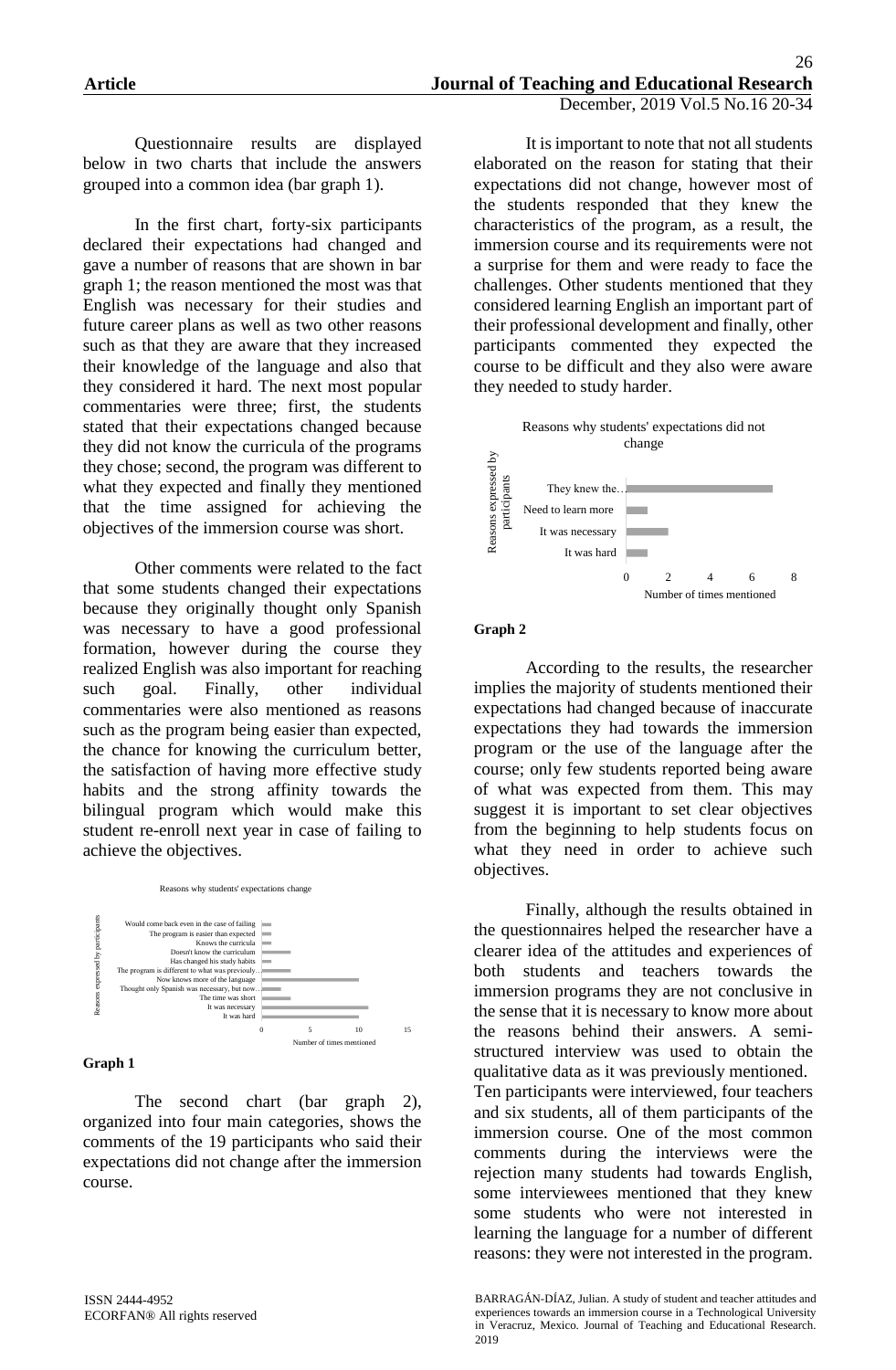The objectives of the program did not match their personal objectives or their past experiences learning the language were not satisfactory nor productive.

Some of the teachers interviewed mentioned that students who were less interested in learning the language used Spanish regularly during classes even when asked to use English for basic functions such as asking for the meaning of unknown vocabulary or permission to go to the restrooms.

Although students were facing different difficulties throughout the course there were comments that the groups were friendly and generally helped each other for doing homework or to clarify doubts; however, being too close, in some cases, lead to problems such as organizing parties during the week affecting their performance during the course since these students started to skip classes and miss deadlines. Some participants mentioned this was closely related to alcoholism and also mentioned this had a negative impact on students' performance.

It was also mentioned that some students talked to the teachers about their will of not participating during the class either when asked why they did not want to participate or mentioned this to avoid being asked. One teacher mentioned that, based on his experience in the group he considered the students were afraid of speaking because they did not want to 'lose face'; he mentioned:

*"…when they know automatically want to participate, then the guys at the front say ' I know it, I know it, I want to pass! two or three times, no, now it's the time for the people in the back and there were three or four who never wanted to participate".*

Participants commented they have observed this behavior and other problems related to self-esteem especially in students from small communities near cities.

The interviewees gave examples of some students whose self-esteem was low and preferred not to participate to avoid making a mistake in front of their classmates and being ridiculed. Arnold (2000) mentions that "our selfimage becomes more vulnerable when our expression is reduced to infantilized levels. This situation inevitably leads to anxiety."

ISSN 2444-4952 ECORFAN® All rights reserved

Some of the teachers coincided on this matter by stating that, according to their experience, many students prefer not to be involved in class dynamics. This suggests that there are students in the immersion program that do not participate because they prefer to "save face" instead of making a mistake in front of the group. The researcher considers there is work to be done related to creating a relaxed atmosphere during the immersion course were all students feel confident and safe to participate to develop their language skills because in later trimesters the demands will be higher and these students may be left behind by the more advanced students.

One student mentioned during the interview that he had always had a problem in which he becomes very nervous before an examination and he felt this had a negative impact on his test result; he mentioned that he considers that since many students experience this in class, in presentations and during exams teachers think their level is lower but they are confident they know more although ignoring the causes of that.

Students and teachers commented they were aware of some students who achieved the desired level due to the fact that they were disciplined and organized regardless of their place of origin. It was noted that students tended to be quieter when spoken to only in English, and more open and participative when they have the chance to speak in Spanish as one participant mentioned:

"*Sometimes they don't want to participate because they don't like it or because they are afraid to speak or learn it for fear of being laughed at or because they are lazy"*

Based on this data the researcher considers these characteristics of some students represent a difficulty to achieve the objectives of the program since the students need to be involved during the course. One of the participants commented he had difficulty paying attention to the classes because some of his classmates were not interested and talked during class making it difficult for the others to concentrate, besides the small classroom did not allow him to move to another side of the classroom away from the distractors.

BARRAGÁN-DÍAZ, Julian. A study of student and teacher attitudes and experiences towards an immersion course in a Technological University in Veracruz, Mexico. Journal of Teaching and Educational Research. 2019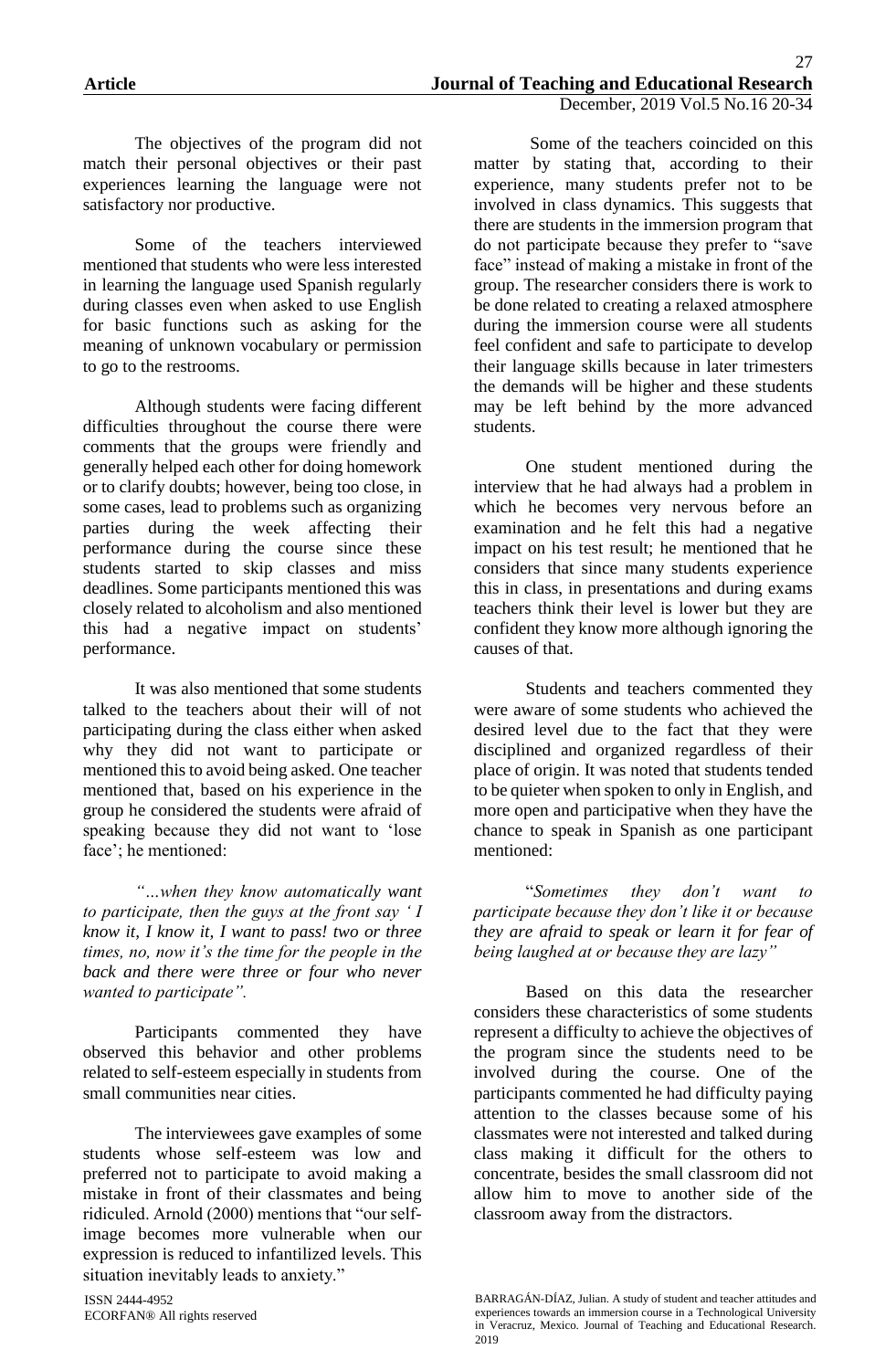One mentioned he considered himself autonomous since he regularly tried to work on his own at home but had difficulty finding appropriate material, he mentioned he could work on his grammar and writing but could not find listening exercises that help him develop. Based on experience the researcher finds this common; teachers most of the times are concentrated on covering the syllabus and rarely dedicate time to teach students skills to find the correct material according to their level which would leave them without a sense of achievement.

When asked about their opinions about how feasible it is for the students to achieve the desired level to start the program (A2) the participants commented that they believe such objective is attainable, however they are aware some factors would represent obstacles to reach the desired level; too many hours at school, tight deadlines, tutoring sessions in the afternoon besides household duties for those who come from other places and moved to the city. This leaves them with not enough time to rest and try to work on their language development in an autonomous form. The participants also mentioned that most of the students enrolled in the university felt excited in the beginning and during the first weeks were determined, this resulted in high attendance and participation but they started to feel tired during the following weeks for the reasons mentioned before and their initial motivation began to decrease; they noted that although most of the students felt tired they were still interested in the immersion course.

The data gathered shows evidence that academic stress influenced the attitudes of students during the immersion course as some students mentioned:

*"We are not used to pressure. It depends on the person… pressure can be something that pushes you to go after your objectives. Young people are used to obtain everything fast, like for example you need something, you go to Google and you can download anything"*

*"(The course) finishes late and it is tiring when we go out. I would have more time to do homework, there is not enough time. Even some classmates that come to classes in the afternoon go out late and they don't have time, some of them travel. I guess I would have more time to rest and do my homework.*

This evidence may suggest stress is one if the main factors affecting students' performance and one of the most common in schools as Misra (2000:41) claims: 'Students report experiencing academic stress at predictable times each semester with the greatest sources of academic stress resulting from taking and studying for exams, grade competition and the large amount of content to master in a small amount of time". In the author's opinion it is of utmost importance to consider the factors that are causing academic stress in the students of the immersion programs in the institution to help them achieve the desired objectives.

Although the results of the questionnaire and the answers of the interview showed that students felt they acquired enough knowledge about the language to start the programs they also mentioned they felt afraid of not increasing their level in the upcoming trimesters. The students interviewed knew the curriculum of the programs they chose and were aware that the number of subjects they would study in English would increase each trimester, for this reason they mentioned they felt their current level of English would not be enough. Another concern they mentioned was that they felt the time they had to achieve the level required at the end of the program might not be enough based on the amount of hours they spent to reach the A2 level and taking into consideration that they would have less hours of language instruction per week.

Also, during the interviews the researcher asked the students how much effort they thought their classmates were putting to achieve the same objectives and they mentioned that they considered many of their classmates were not making the necessary effort to do so. They mentioned they could observe that because some students were not interested in the class and listed some negative attitudes these students had towards the class such as: not paying attention to the teachers, talking to others during the presentation of topics, using the cellphone during class, not doing classwork or not handing in assignments.

Different participants coincided with the idea that an event that occurred during the second half of the trimester might have caused a notorious decline in some students' motivation and attitudes towards the program.

BARRAGÁN-DÍAZ, Julian. A study of student and teacher attitudes and experiences towards an immersion course in a Technological University in Veracruz, Mexico. Journal of Teaching and Educational Research. 2019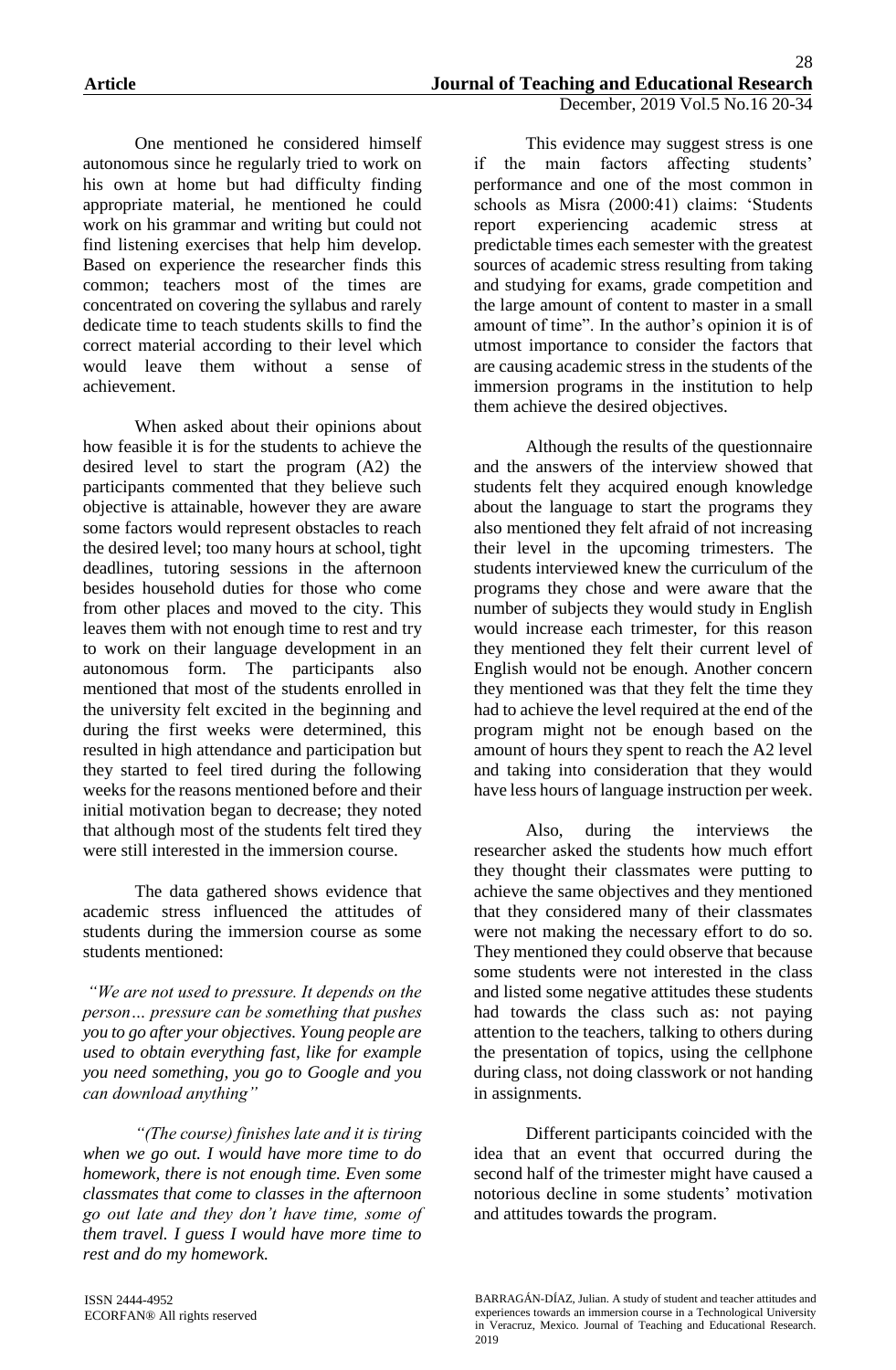According to the interviewees such event consisted on the following: at the beginning of the course, the students were informed they had to pass the A2 exam at the end of the course to be able to enroll to the first trimester of the program chosen, however they were informed later that those who did not pass the exam would be able to enroll in the monolingual program located at a different campus. The participants agreed that from that moment until the end of the immersion course they could observe that the students who were having difficulties with the language stopped working in and outside the classroom, although no details were asked about these students' identities the researcher was able observe students from two different classrooms who were not interested in the classes.

As a summary, according to the evidence it is possible to mention that there are a number of variables that affected the students' attitudes towards learning English, for instance: selfesteem, the amount of work and stress caused by school activities, and the changes in the school program. These situations seem particular of this university since it defines the profile of the students; also, because the students' response to these situations also vary it is important to be aware of the students' profile to anticipate any type of problems related to attitudes.

Other topics mentioned during the interviews were the reasons the students had for studying in the Technological University of Gutierrez Zamora were varied, they cited their own reasons as well as the others' reasons which helped them to decide to course a bilingual program in the university. The most mentioned reason was that students were interested in the bilingual programs because studying in a university which uses this model represents an opportunity for them to continue their studies abroad and it would give them the chance to get training or get a job in another country. Students who enrolled in the university for this purpose considered the university as their first option; however, others enrolled because they could not get a place in the university they chose first, one participant mentioned this was the case of a student who wanted to study medicine but since he could not enroll in that program he decided to try one of the bilingual programs, at the end of the immersion course this student decided not to continue.

This was not an isolated case, the participants mentioned, most of the students that seemed demotivated either enrolled in a traditional monolingual program or decided to look for a different university at the end of the immersion course. In spite of the situations mentioned previously, other participants mentioned many of their classmates chose one of the bilingual programs as their first option.

On the other hand, the participants also mentioned reasons why their classmates decided not to continue studying in the bilingual model, some cited the difficulty learning the language had represented to them and decided to avoid this problem in the future and study in another university where English is not required. Also, it was mentioned that some students who quit heard from other sources that learning English took many years in other schools and were disappointed when they knew they had to put an extra effort to achieve this in less time. Finally, the participants mentioned the case of some students that opted for finding another university due to family pressures. This data shows there were factors that affected their decisions that could not be controlled by the institution even if the student demonstrates being able to study in a bilingual model. The researcher considers the information about bilingual programs is complex and new in our Mexican context therefore it should be presented clearly to avoid students being disappointed during the program.

It was mentioned earlier that some students had difficulties finding time to do house and school activities after classes, during the interviews the participants added that some students already had a family and sometimes had a part-time job and these personal factors lead to these students feeling tired and with not enough time to dedicate to their studies. The participants mentioned this had a negative impact since these students cannot go to tutoring sessions in the afternoons nor look for help in case they need to work extra on a difficult topic. It is important to mention that the interviews revealed that a high number of students had difficulties attending classes and doing their assignments because of problems related to addictions, especially alcoholism. They mentioned that it is a common problem of students who come from other cities and live with friends. In the researcher's opinion, the students' personal problems represent a threat to the objectives of both the institution and the students since are not commonly discussed.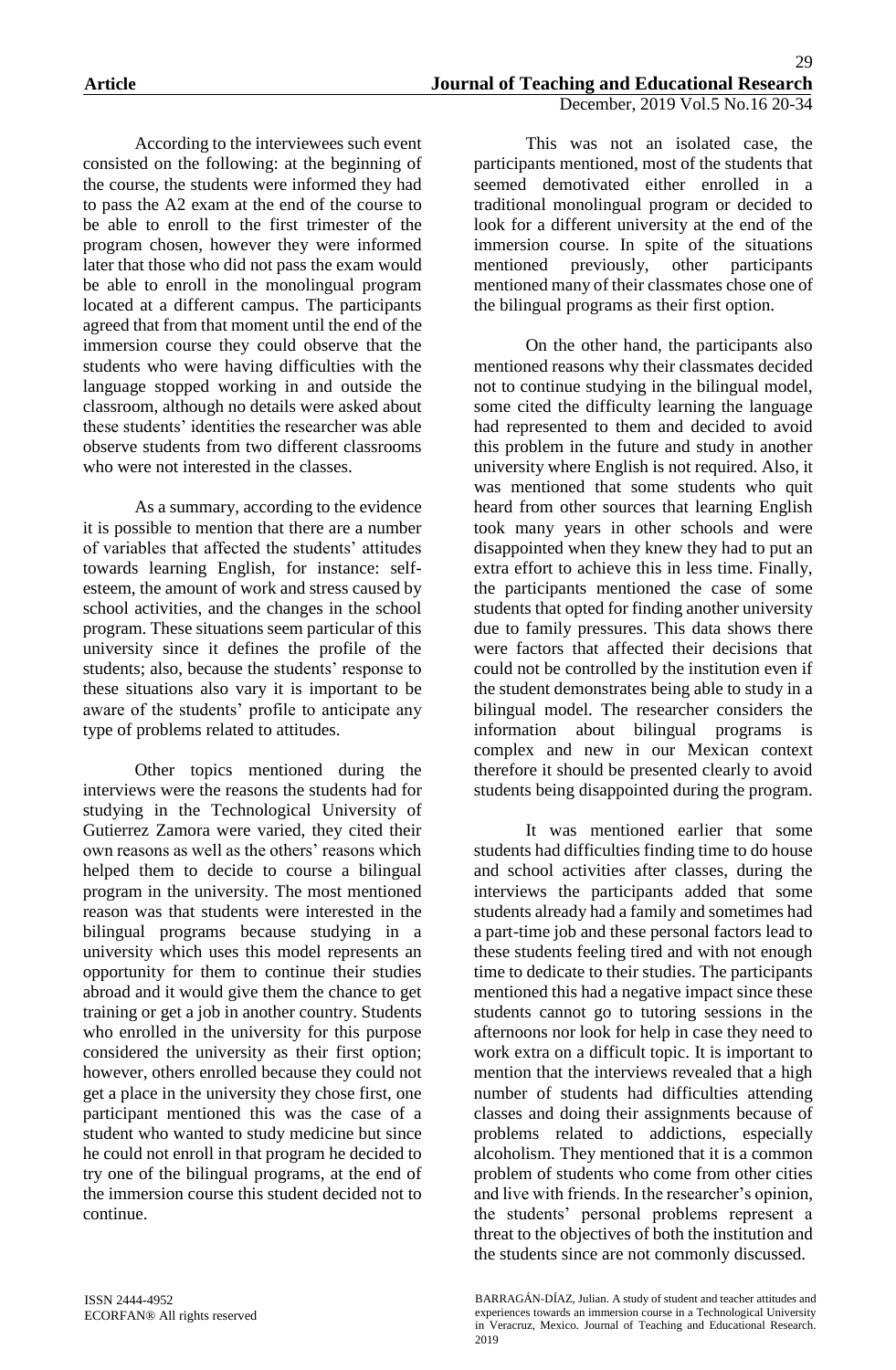During the interview the researcher also obtained information related to the students' performance in the final exam. The participants mentioned some characteristics they observed of those students who obtained the A2 level and some of those who did not obtain it. They mention most of the students who achieved the level had been consistently receiving good marks in their assignments and during the mock tests, on the other hand, most of the students who did not reach the level were students who had had attitude or personal problems during the course; they also mentioned isolated cases of students who were overconfident and did not prepare for the examination and failed as a consequence in spite of being aware they had the necessary abilities to pass the exam. Finally, one of the participants mentioned being nervous before the final exam and as a result, he failed to achieve the A2 level, this was disappointing because this student mentioned he had studied English before and felt he did not have to put much effort into reaching the objective.

The comments above have a close relation to the attitudes of the students, however, this time in terms of an overconfidence that affected the outcome of the exams. In the opinion the researcher this brings more evidence towards being clearer at the beginning of the immersion course about what students should expect from the bilingual program.

The participants expressed different concerns related to the course objectives, especially when comparing them to the duration of the program how feasible it is to achieve the goals established. The most repeated commentary was that although the immersion course is productive, the number of daily hours dedicated to study the language (5 to 8) is too high and leads to tiredness from the students who get frustrated when they find it difficult to concentrate during the last hours of class. Participants commented the following:

*"Eight hours of English everyday… the brain gets tired after two hours"*

*"Students are here in the classroom but their minds are somewhere else. I don't see the point that they are here eight hours a day even if we play games or videos… even so, two hours are more than enough, it's tiring for the teacher and for the student".*

These opinions are related to the attention span students have as Barnes et Al (2007) mention about recent generations of young adults called *Net Geners*.

It is important for educators to understand that, at least sometimes, when *Net Geners* complain that a particular subject seems unnecessary, they may not be expressing a lack of interest. Rather, the range of activities demanding the time and attention of young people may make them less patient with lessons that do not directly apply to their chosen careers. Multitasking, *Net Geners* claim, simply helps them get everything done. Whatever the motivation, educators must contend with the fact that multitasking is a way of life for many of today's students.

While the participants mention the time they spent at school made them feel tired the literature suggests there is a generation gap that teachers need to be aware of. In the researcher's opinion this does not mean that language courses need to be shorter but that all participants need to consider the characteristics of the people involved in the immersion course to plan the curricula according to their need taking into consideration factors such as the time inside the classroom and the characteristics of new generations as well as their attention span. Another frequent comment that was shared by students and teachers was that the difficulty of achieving the A2 level in four months makes them question the possibility of reaching such objective in what they consider a short period of time. These opinions were also mentioned when related to the objective of reaching a higher level at the end of the two-year programs.

All participants agreed with the idea that the objectives of reaching the A2 level at the end of the immersion course and obtaining a higher level at the end of the program were possible with discipline and hard work, nevertheless the duration of the course and the program respectively is too short and can be a major factor for not achieving the goals.

The teachers also commented that they felt it was normal to have students who are interested in studying a professional degree but not interested in learning a second language, thus the lack of motivation, the negative attitudes towards English and a certain dropout rate was expected.

BARRAGÁN-DÍAZ, Julian. A study of student and teacher attitudes and experiences towards an immersion course in a Technological University in Veracruz, Mexico. Journal of Teaching and Educational Research. 2019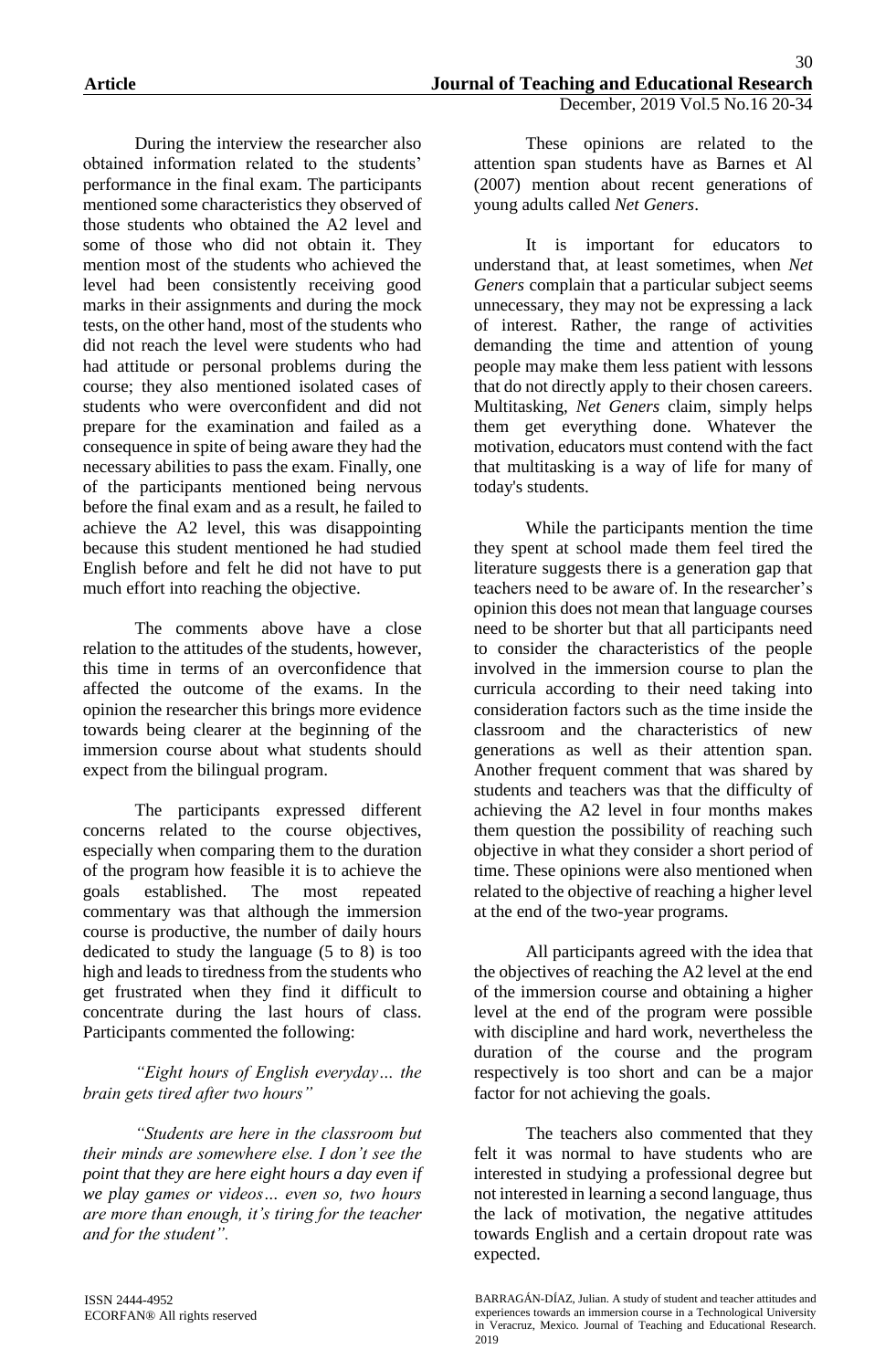Finally, although most of the students interviewed mentioned they felt their level of English was satisfactory to start the bilingual program, some of them commented they did not feel confident about their command of the language to take classes in English.

When asked about how the course developed, the participants shared their thoughts about how the immersion course was planned and expressed that they considered the form the information was given might have had a negative impact in the students. They mentioned that there was an induction session were they were explained the characteristics of the bilingual model along with the details about costs, examinations, materials and enrollment options, however, most of them changed during the immersion program. The interviewees mentioned many students felt increasingly upset by that situation but decided to finish the immersion course. The participants stated those continuous changes in the course structure contributed to a change in the students' attitudes as well as changes that could be observed when the students stopped being concerned about the consequences of not working inside and outside the classroom.

A key point in this discussion is related to curricular development and program implementation. Both should take into account teachers and researchers to follow a bottom-up approach instead of top-down when developing the programs to avoid making decisions based on other but academic interests as Cummins and Davison in Davies (2009) claim: "Policies and practices relating to ELT are, unfortunately, just as likely to be motivated by political pressure backed up by plausible but flawed assumptions as they are by research and careful evaluation of alternative options".

Participants interviewed also expressed their concerns about the lack of organization in the programs for learning English in Mexico, this is according to the participants, programs in secondary school and high school start with A1contents and a consequence the students arrive at university levels with preconceptions about the language which are difficult to change, for example, excessive use of traditional methods, teachers with no professional training and materials designed for students who do not share the cultural background of Mexican students.

ISSN 2444-4952 ECORFAN® All rights reserved

In the opinion of the researcher this is a common commentary from teachers in Mexico and not only in the area of the Technological University. Much work is needed to improve language teaching across all levels from elementary to high school.

### **Observation Results**

Class observations were carried out in two classrooms of students who needed to achieve an A2 level. The researcher could observe that some students were not interested in the class because, in some cases, they did not have their material, in others were not paying attention to the instructions, were talking to others ignoring the activities to do and in some cases, some students seemed sleepy. This supports the comments made by teachers and students who stated that a small percentage of students were not interested in learning the language during the immersion course. The teacher tried to engage those students in the activities but they seemed reluctant to make an effort to do the activities; besides, in the moments when the teacher walked around the classroom monitoring and giving feedback on students' work the less interested students used this time to talk among themselves taking advantage of the teacher's distraction.

Based on the data gathered during the observations the researcher can mention that the conditions of the classrooms and the activities done inside the classroom were not a necessarily a factor that could affect students and teachers' attitudes during the immersion course. The university had the necessary infrastructure to achieve the goals established. On the other hand, the researcher could observe some students who showed their lack of interest for learning the language as well as some students who were actively engaged in the classroom activities.

#### **Conclusions**

The main objective of the research was to study the attitudes and experiences of students and teachers during the immersion course that precedes the first trimester of the new bilingual programs in the Technological University of Gutierrez Zamora. To study this, data from the entrance exam was gathered to compare it to the final examination results; this showed an improvement in the marks obtained by the students which represented the effectiveness of the course in terms of language development.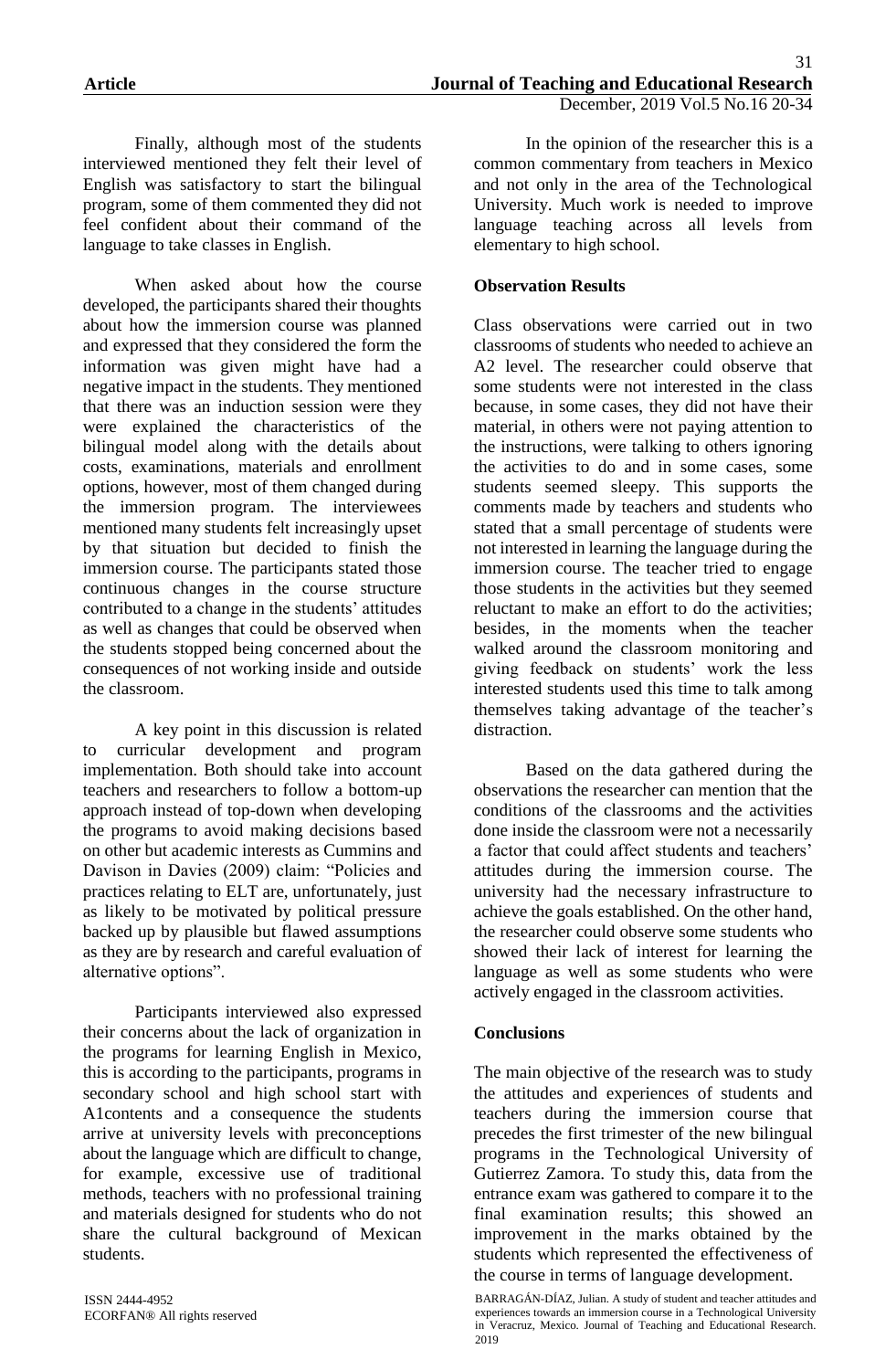Then a questionnaire was applied to have an overview of the attitudes and experiences of students during the immersion course. Since this tool showed quantitative results it was necessary to make interviews to analyze qualitative data. Finally, some observations were carried out to validate the data from the previous steps. The data gathered suggested that students and teachers generally have a positive and optimistic view about the immersion course and about the bilingual programs, however there were a number of factors that affected the students' motivation and hence, attitudes. These factors included the characteristics of the students from the region, the personal motivations to study English, their reasons for enrolling in a bilingual program and the course planning and implementation.

## **Implications for Students and Teachers**

Students would benefit from being more conscious of their reasons to study a certain program to avoid disappointments during their studies and ultimately spending time on something they will not finish. Teachers and school authorities, on the other hand, need to be aware of the students' characteristics and needs since programs designed for being used across Mexico may not work as effectively with students from the region. Also, teachers and authorities should work together on course design to help students have a clearer view of their studies and their expectations from the moment they enroll to the moment they graduate.

## **Limitations**

This research intended to provide a look at the way students and teachers view immersion courses based on their experiences. This study was carried out during the first immersion program in a local university that is working to offer an alternative to traditional programs, this means that the results and suggestions given here may not apply to larger contexts or contexts with students with different characteristics. Besides, since the immersion program is arduous it was not always easy to have access to the participants who were busy in the immersion course

#### **Suggestions for Further Research**

This researcher has showed experiences of a sample group of students and teachers, further research would benefit from having a larger group of participants of the immersion courses as well as students and teachers of the following trimesters of the bilingual program in order to have a more complete view about how the programs are achieving their objectives.

### **References**

Allen, E. and Seaman, C. (2007). "Likert Scales and Data Analyses". Quality Progress. pp. 64–65 retrieved from: http://asq.org/qualityprogress/2007/07/statistics/likert-scales-anddata-analyses.html

Ananyeva, M. (2013) A Learning Curriculum: Toward Student-Driven Pedagogy in the Context of Adult English for Academic Purposes, English for Specific Purposes, and Workplace English Programs. TESOL Journal. Volume 5, Issue 1, Version of Record online: 24 JAN 2013

Arnold, J. (2000). Speak Easy. How to Ease Students into Oral Production. Pilgrims Ltd.

Baker, C. (2001) Foundations of Bilingual Education and Bilingualism Third Edition MULTILINGUAL MATTERS LTD Clevedon

Barnes, K. et al. (2007)"Teaching and Learning with the Net Generation." Journal of Online Education. Vol. 3. No. 4. 2007 pp. 1-8.

Bhatia, T. and Ritchie, W. (2006). The Handbook of Bilingualism. Blackwell Publishing Ltd

Bell, J. (2010). Doing your Research Project. Open University Press

Brown, D. (2000) Principles of Language Learning and Teaching. Pearson Education

California State Dept. of Education (1984) Studies on Immersion Education.A Collection for United States Educators. California State Dept. of Education,Sacramento. Office of Bilingual Bicultural Education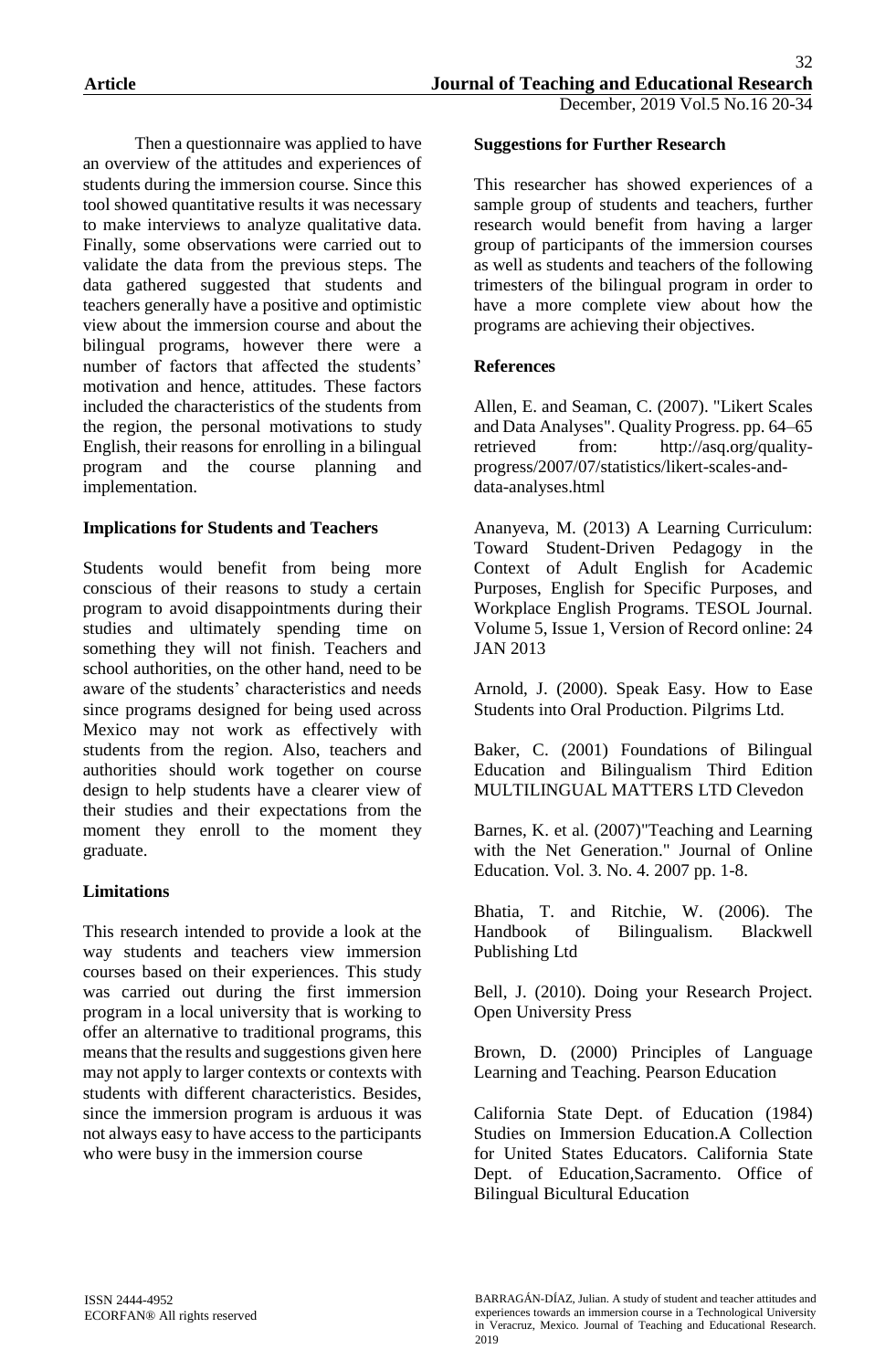Cammarata, L. and Tedick, D. (2012) Balancing Content and Language in Instruction: The Experience of Immersion Teachers in the Modern Language Journal 96

Cohen, Manion & Morrison (2007) Research Methods in Education. Routhledge London.

Cook, V. (2008) Second Language Learning and Language Teaching. Hodder Education, London.

Council of Europe (2001) Common European Framework Of Reference For Languages: Learning, Teaching, Assessment. Cambridge University Press

Cummins, J. (1998). Immersion education for the millennium: What have we learned from 30 years of research on second language immersion? In M. R. Childs & R. M. Bostwick (Eds.) Learning through two languages: Research and practice. Second Katoh Gakuen International Symposium on Immersion and Bilingual Education. (pp. 34-47). Katoh Gakuen, Japan.

Davies, N & Hughes, N. (2014) Doing a Successful Research Project. Palgrave Macmillan. New York

Davies, P. (2009). Strategic Management of ELT in Public Educational Systems: Trying to Reduce Failure, Increase Success. The Electronic Journal for English as a Second Language. December 2009 — Volume 13, Number 3

Flores Crespo, P. (2009) Trayectoria del Modelo de Universidades Tecnológicas en México (1991-2009) UNAM retrieved from: http://www.dgei.unam.mx/cuaderno3.pdf

Genesee, F. (1994) Integrating Language and Content:˚Lessons from Immersion. Educational Practice Reports. No 11. National Center for Research on Cultural Diversity and Second Language Learning. Washington, DC: Center for Applied Linguistics.

Griffith, W. I. Hye-Yeon L. (2014) Introduction to Competency-Based Language Teaching. MEXTESOL Journal, Vol. 38, No. 2, 2014. Special issue: Competency-Based Education in Mexico. Published: August, 2014 ISSN: 2395- 9908

ISSN 2444-4952 ECORFAN® All rights reserved Holliday, A. (2002) Doing and Writing Qualitative Research Sage Publications, London.

INEGI (2010). Migración, Los que se van y los que llegan. Retrieved from: http://cuentame.inegi.org.mx/poblacion/migraci on.aspx?tema=P

Jenkins, J. (2015) Global Englishes Third Edition. A resource book for students. Routledge. London.

Jennifer L. O´Donoghue, J. (Editor) (2015) Sorry. Learning English in Mexico. Retrieved from

https://www.mexicanosprimero.org/images/stor ies/sorry/Sorry%20English2015.pdf

Jiménez, I. (2015, June 29th) 27 empresas globales que más pesan en México. Forbes México. Retrieved from: http://www.forbes.com.mx/27-empresasglobales-que-mas-pesan-enmexico/#gs.LxmKCBM

Kara, A. (2009). The Effect of a 'Learning Theories' Unit on Students' Attitudes towards Learning. Australian Journal of Teacher Education, 34(3), 100-113. Retrieved from: http://ro.ecu.edu.au/ajte/vol34/iss3/5

Kvale, S. (1996) Interviews. An Introduction to Qualitative Research Interviewing' Sage Publications USA

Nation, I.S.P. & Macalister, J. (2010) Language Curriculum Design. Routledge. New York

Misra, R. (2000). College students' academic stress and its relation to their anxiety, time management, and leisure satisfaction. American journal of health studies 16(1):41-51 January 2000. retrieved from https://www.researchgate.net/publication/20983 5950 College students'academic stress and it s\_relation\_to\_their\_anxiety\_time\_management \_and\_leisure\_satisfaction

Neuman, W.L. (2014) Social Research Methods: Qualitative and Quantitative Approaches. Pearson Essex.

No author (2012). International Standard Classification of Education ISCED 2011. UNESCO Institute for Statistics. Montreal, Canada. Obtained from

BARRAGÁN-DÍAZ, Julian. A study of student and teacher attitudes and experiences towards an immersion course in a Technological University in Veracruz, Mexico. Journal of Teaching and Educational Research. 2019